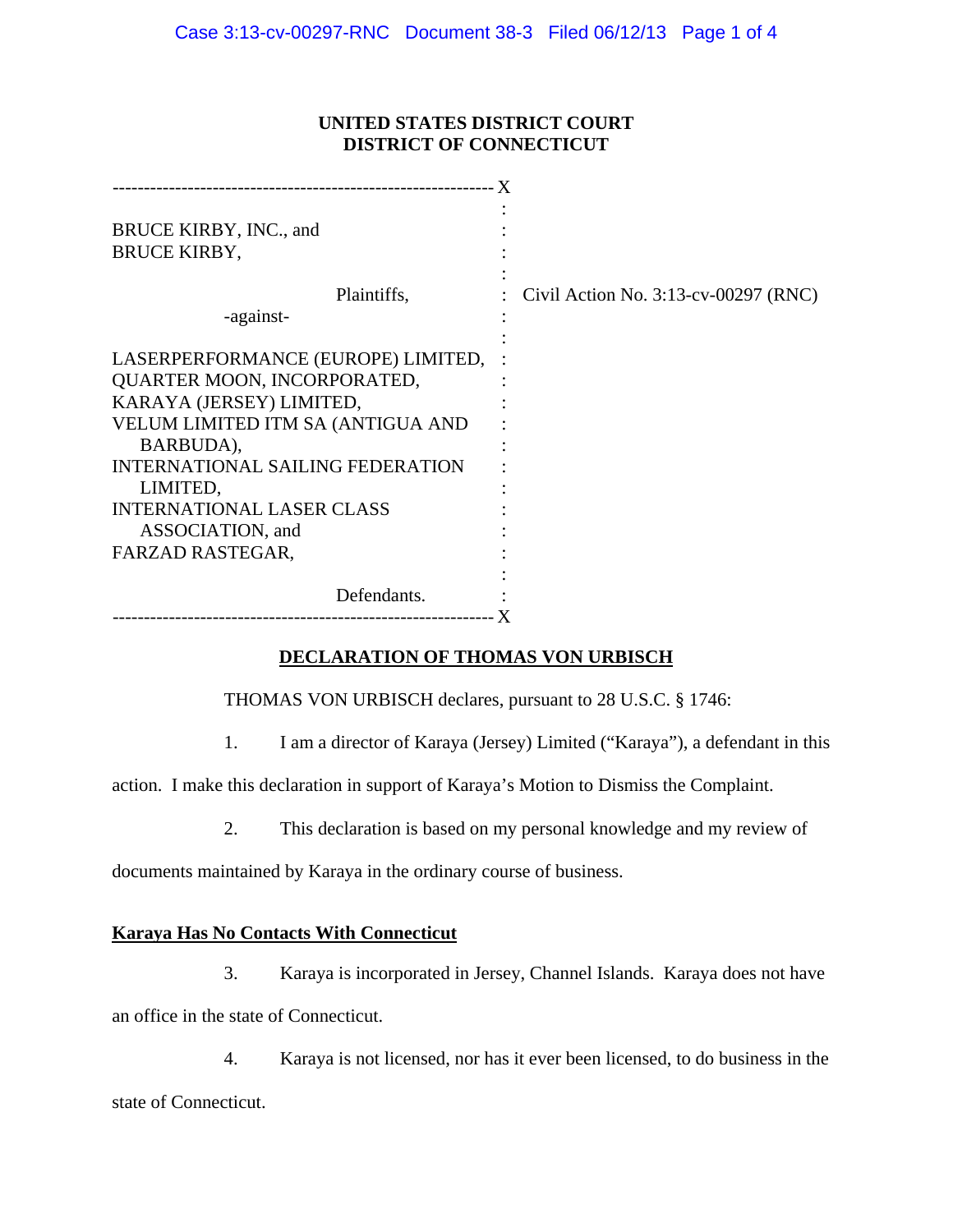#### Case 3:13-cv-00297-RNC Document 38-3 Filed 06/12/13 Page 2 of 4

5. Karaya does not maintain, nor has it ever maintained, an address or telephone in the state of Connecticut.

6. Karaya does not maintain, nor has it ever maintained, a bank account in the state of Connecticut.

7. Karaya does not have, nor has it ever had, an agent for service of process in the state of Connecticut.

8. Karaya does not employ, nor has it ever employed, persons or agents in the state of Connecticut.

9. Karaya does not solicit business, nor has it ever solicited business, in the state of Connecticut.

10. Karaya does not promote itself, nor has it ever promoted itself, in the state of Connecticut.

11. Karaya employees and agents do not travel regularly, nor have they ever traveled regularly, to the state of Connecticut.

12. Karaya does not pay, nor has it ever paid, income tax in the state of Connecticut.

13. Karaya does not own or lease, nor has it ever owned or leased, any real property in the state of Connecticut.

14. Karaya does not transact business in the state of Connecticut.

# **The LASER Mark**

15. Karaya is the owner of U.S. Trademark Registration No. 1038170 in the United States (the "LASER mark").

-2-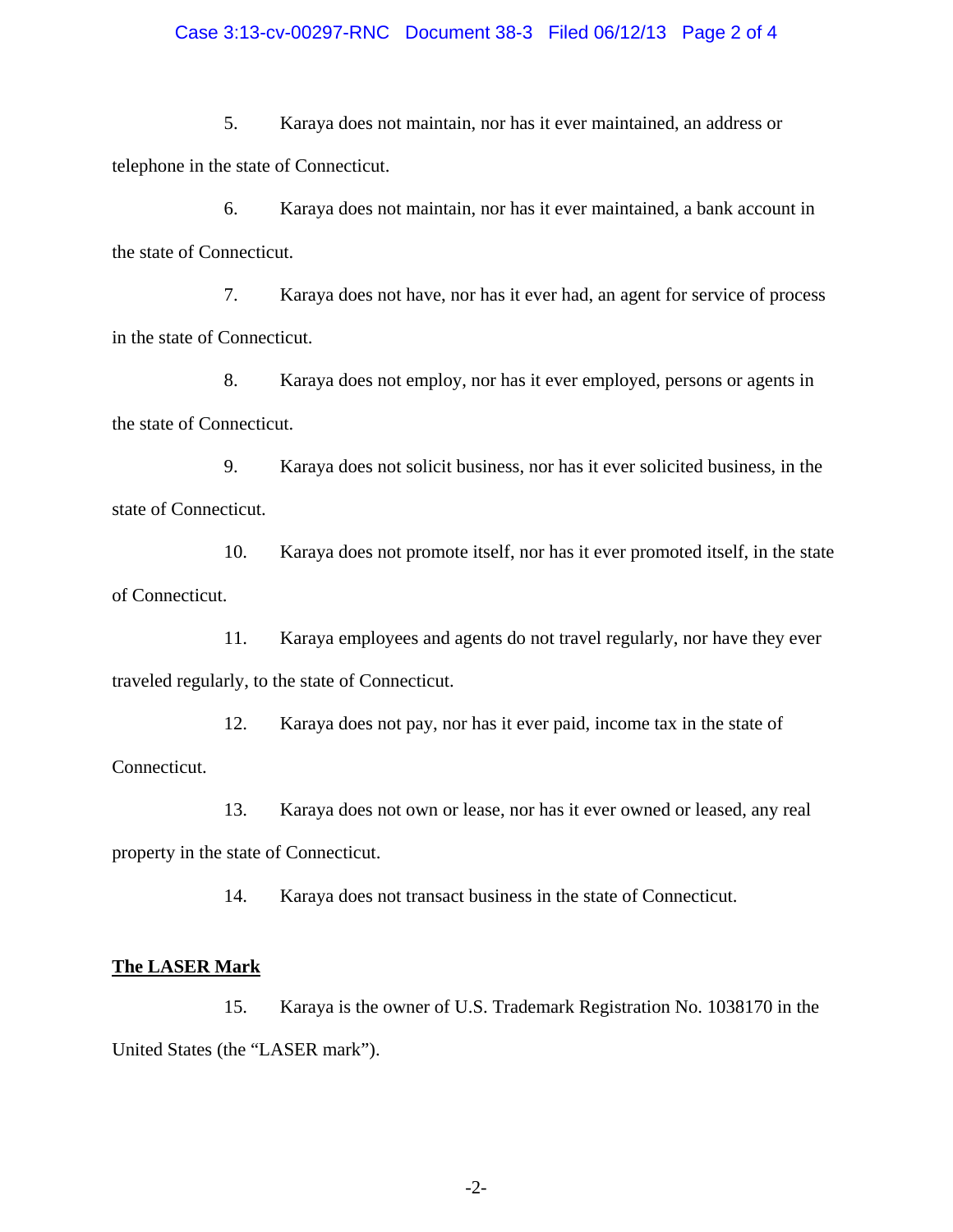## Case 3:13-cv-00297-RNC Document 38-3 Filed 06/12/13 Page 3 of 4

16. Karaya licenses the LASER mark to Quarter Moon Incorporated, a Rhode Island company.

17. Karaya does not manufacture, nor has it ever manufactured, sailboats in the state of Connecticut or elsewhere.

18. Karaya does not control the manufacturing, nor has it ever controlled the manufacturing, of sailboats in the state of Connecticut or elsewhere.

19. Karaya does not sell or distribute, nor has it ever sold or distributed, sailboats in the state of Connecticut or elsewhere.

20. Karaya does not engage, nor has it ever engaged, in any sales of any products in the state of Connecticut.

#### **The BRUCE KIRBY Mark**

21. Karaya does not use, nor has it ever used, the "Bruce Kirby" mark in the state of Connecticut, or elsewhere.

22. Karaya does not use, nor has it ever used, Bruce Kirby's name or likeness in the state of Connecticut, or elsewhere.

23. Karaya does not sell products, nor has it ever sold products, with the "Bruce Kirby" mark in the state of Connecticut, or elsewhere.